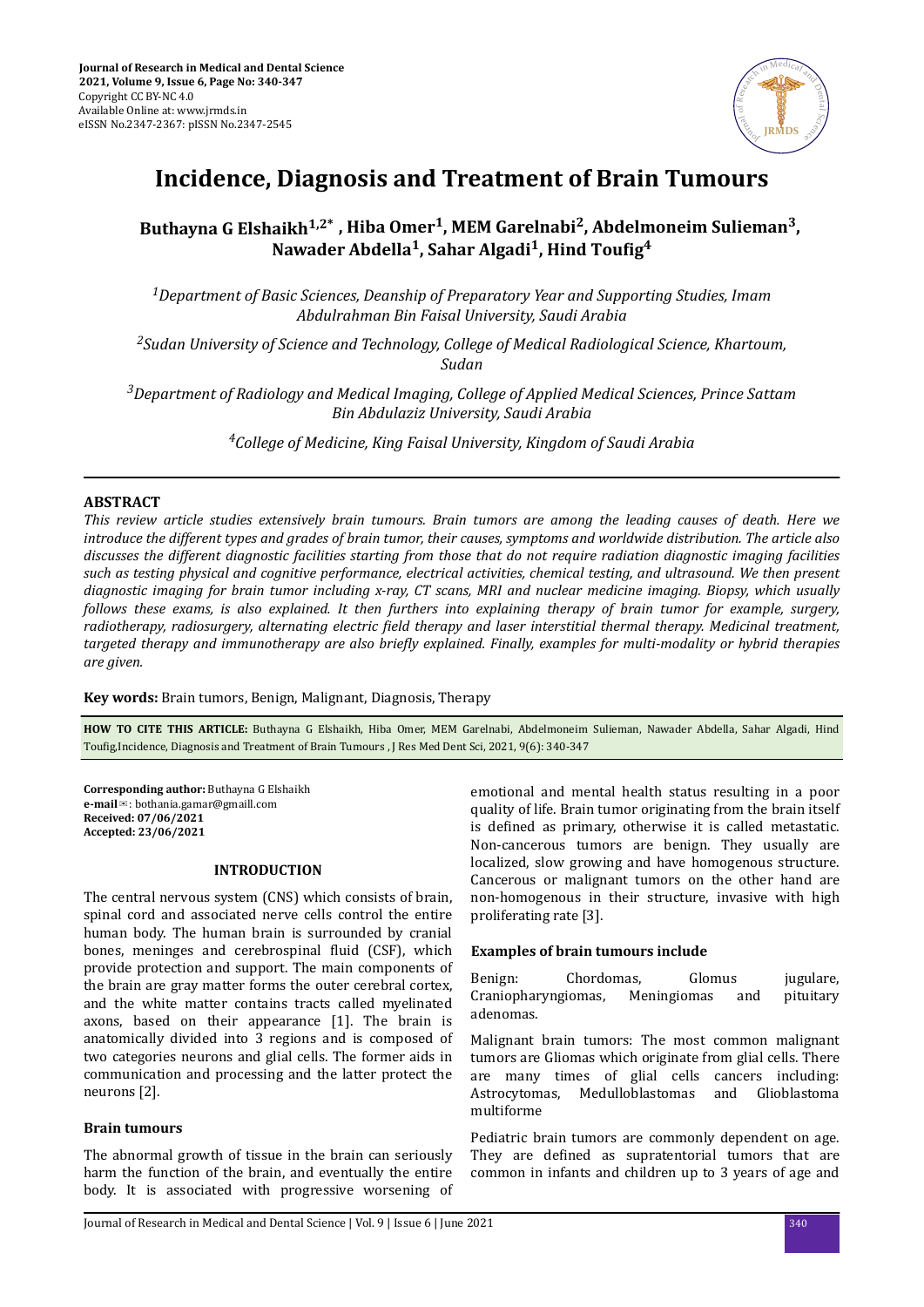again after age 10; and infratentorial tumors which are common between ages 4 to 10 years.

## **Classification of brain tumours**

According to the WHO classifications brain tumors are classified into four grades on histopathologic features.

Grades I (pilocytic astrocytoma) and II (astrocytomas and oligodendrogliomas) are usually benign. That is, they look quite normal under microscopic examinations and are slow growing. Life expectancy is more for patients with grades I and II. Grade II, which is more aggressive can convert into malignant brain tumors and may recur after treatment.

Grade III (anaplastic astrocytomas and oligodendrogliomas) and Grade IV (glioblastoma multiforme) are malignant, with IV being more aggressive and metastatic. They look abnormal under a microscope and have high recurrence rates. Prognosis of patients with these tumors are very poor [4-7] Figure 1 shows a scan of a normal brain. Figure 2 shows scans for the four grads of brain tumors.



## **Figure 1: Normal brain CT scan.**



**Figure 2: Four grades of tumour.**

Contrast enhanced axial CT Image showing meningioma, a WHO grade I tumor [8].

CT axial Non-contrast Image showing oligodendroglioma, a WHO grade II tumor [9].

Axial MRI T1wI with contrast of anaplastic astrocytoma, a WHO grade III tumor [10].

MRI, axial T1WI with contrast showing a glioblastoma NOS, which is a WHO grade IV tumor [11].

## **Causes of brain tumours**

The causes of brain tumours cannot be pointed precisely, although several risk factors are extensively studied. These include:

- Ionizing and non-ionizing radiation.
- Family history, genetic and racial factors.
- Life style.
- Nutrition.
- Alcohol.
- Smoking.
- Aspartame [12].

## **Symptoms of brain cancer**

The symptoms of brain cancer depend on many factors including: The type and nature (benign or malignant) of tumour, its location and size. Generally, the symptoms include:

Severe headache and seizures, change in visual, audition, balance and other cognitive abilities, personality and mood changes including aggression and hallucination, in addition to excessive fatigue and reduced muscle control [13].

## **Demographic distribution of brain tumour**

Brain tumors are among the highest (10th) causes of mortality. The incidences of primary malignant brain tumors are slightly more in men than women, while women have higher non-malignant tumors for example meningiomas. The rates are also higher in developed countries but this could be attributed to the advanced diagnostic facilities.

Metastatic brain tumors: Primary lung cancer, breast cancer, melanoma, renal cancer, and colorectal cancer are the most common primary cancers responsible for brain metastasis, where lung cancer seems to be the leading cause for metastases [14] presented a retrospective study on brain metastasis that compared the incidence based on: race, sex, age and grade of tumor at the diagnosis In their study there was a significant difference by race in metastasis from lung, melanoma and breast cancer; where the probability was significantly higher in African Americans compared to Caucasian American. This was opposite for metastases from renal cancer and no difference was realized for brain cancer metastases for colorectal cancer. The study also showed that men had higher probabilities of brain metastases for almost all type of systemic cancer except breast cancer and lung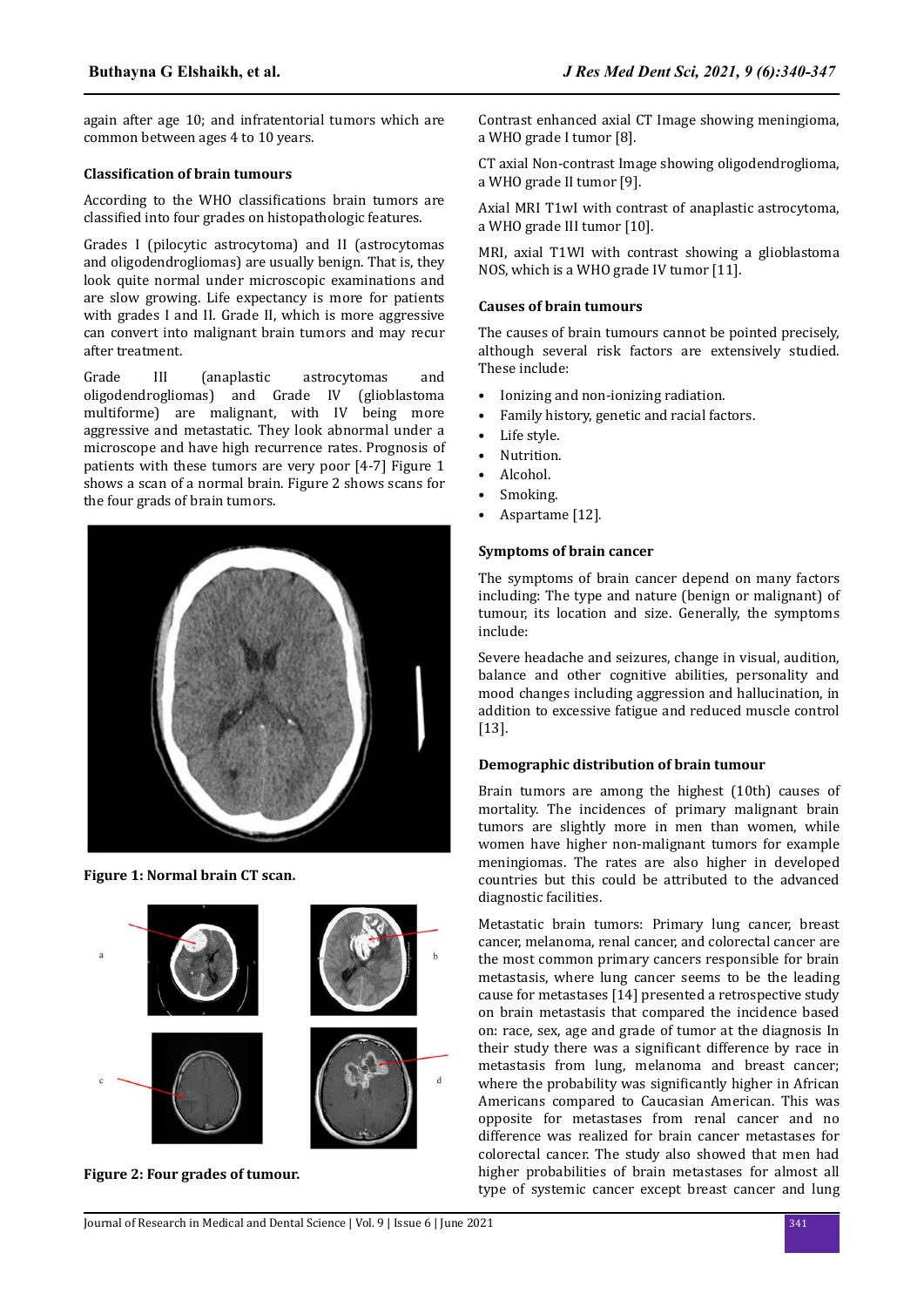cancer compared to women. Regarding age, the probability of developing brain metastases was the highest for the patients with lung cancer diagnosed at age 40–49 years. For ages 50-59 the probability was higher for those suffering from with primary melanoma, renal or colorectal cancer. For relatively young ages, example 20-39 years primary breast cancer was the most effective cause of metastases. Except for melanoma, patients above 70 years had similar chances for all primary cancers, this category had lower probabilities for metastases. The probability for brain metastases was higher for patients with distant stage of primary melanoma (the highest probability for brain metastases), lung, breast, colorectal and kidney cancers [38]. Table 1 shows new cases and deaths from in 2020 by Sung et al. [15].

## **Table 1: New cases and deaths from cancer.**

| <b>Cancer site</b>    | No. of new cases (% of all sites) |         | No. of new deaths (% of all sites) |                   |
|-----------------------|-----------------------------------|---------|------------------------------------|-------------------|
| Female breast         | 2,261,419                         | $-11.7$ | 684,996                            | $-7$              |
| Lung                  | 2,206,771                         | $-11.4$ | 1,796,144                          | $-18$             |
| Prostate              | 1,414,259                         | $-7.3$  | 375,304                            | $-4$              |
| Nonmelanoma of skina  | 1,198,073                         | $-6.2$  | 63,731                             | $-1$              |
| Colon                 | 1,148,515                         | $-6$    | 576,858                            | $-6$              |
| Stomach               | 1,089,103                         | $-5.6$  | 768,793                            | $\mbox{-}8$       |
| Liver                 | 905,677                           | $-4.7$  | 830,180                            | $\mbox{-}8$       |
| Rectum                | 732,210                           | $-3.8$  | 339,022                            | $-3$              |
| Cervix uteri          | 604,127                           | $-3.1$  | 341,831                            | $-3$              |
| Esophagus             | 604,100                           | $-3.1$  | 544,076                            | $-6$              |
| Thyroid               | 586,202                           | $-3$    | 43,646                             | $-0$              |
| Bladder               | 573,278                           | $-3$    | 212,536                            | $\textnormal{-}2$ |
| Non-Hodgkin Lymphoma  | 544,352                           | $-2.8$  | 259,793                            | $-3$              |
| Pancreas              | 495,773                           | $-2.6$  | 466,003                            | $\text{-}5$       |
| Leukemia              | 474,519                           | $-2.5$  | 311,594                            | $-3$              |
| Kidney                | 431,288                           | $-2.2$  | 179,368                            | $-2$              |
| Corpus uteri          | 417,367                           | $-2.2$  | 97,370                             | $-1$              |
| Lip, oral cavity      | 377,713                           | $-2$    | 177,757                            | $-2$              |
| Melanoma of skin      | 324,635                           | $-1.7$  | 57,043                             | $\mathbf{-1}$     |
| Ovary                 | 313,959                           | $-1.6$  | 207,252                            | $-2$              |
| Brain, nervous system | 308,102                           | $-1.6$  | 251,329                            | $-3$              |
| Larynx                | 184,615                           | $-1$    | 99,840                             | $-1$              |
| Multiple myeloma      | 176,404                           | $-0.9$  | 117,077                            | $^{\rm -1}$       |
| Nasopharynx           | 133,354                           | $-0.7$  | 80,008                             | $-1$              |
| Gallbladder           | 115,949                           | $-0.6$  | 84,695                             | $-1$              |
| Oropharynx            | 98,412                            | $-0.5$  | 48,143                             | $-1$              |
| Hypopharynx           | 84,254                            | $-0.4$  | 38,599                             | $\hbox{-}0$       |
| Hodgkin lymphoma      | 83,087                            | $-0.4$  | 23,376                             | $-0$              |
| Testis                | 74,458                            | $-0.4$  | 9334                               | $\hbox{-}0$       |
| Salivary glands       | 53,583                            | $-0.3$  | 22,778                             | $\hbox{-}0$       |
| Anus                  | 50,865                            | $-0.3$  | 19,293                             | $\mbox{-}0$       |
| Vulva                 | 45,240                            | $-0.2$  | 17,427                             | $\hbox{-}0$       |
| Penis                 | 36,068                            | $-0.2$  | 13,211                             | $\hbox{-}0$       |
| Kaposi sarcoma        | 34,270                            | $-0.2$  | 15,086                             | $\mbox{-}0$       |
|                       |                                   |         |                                    |                   |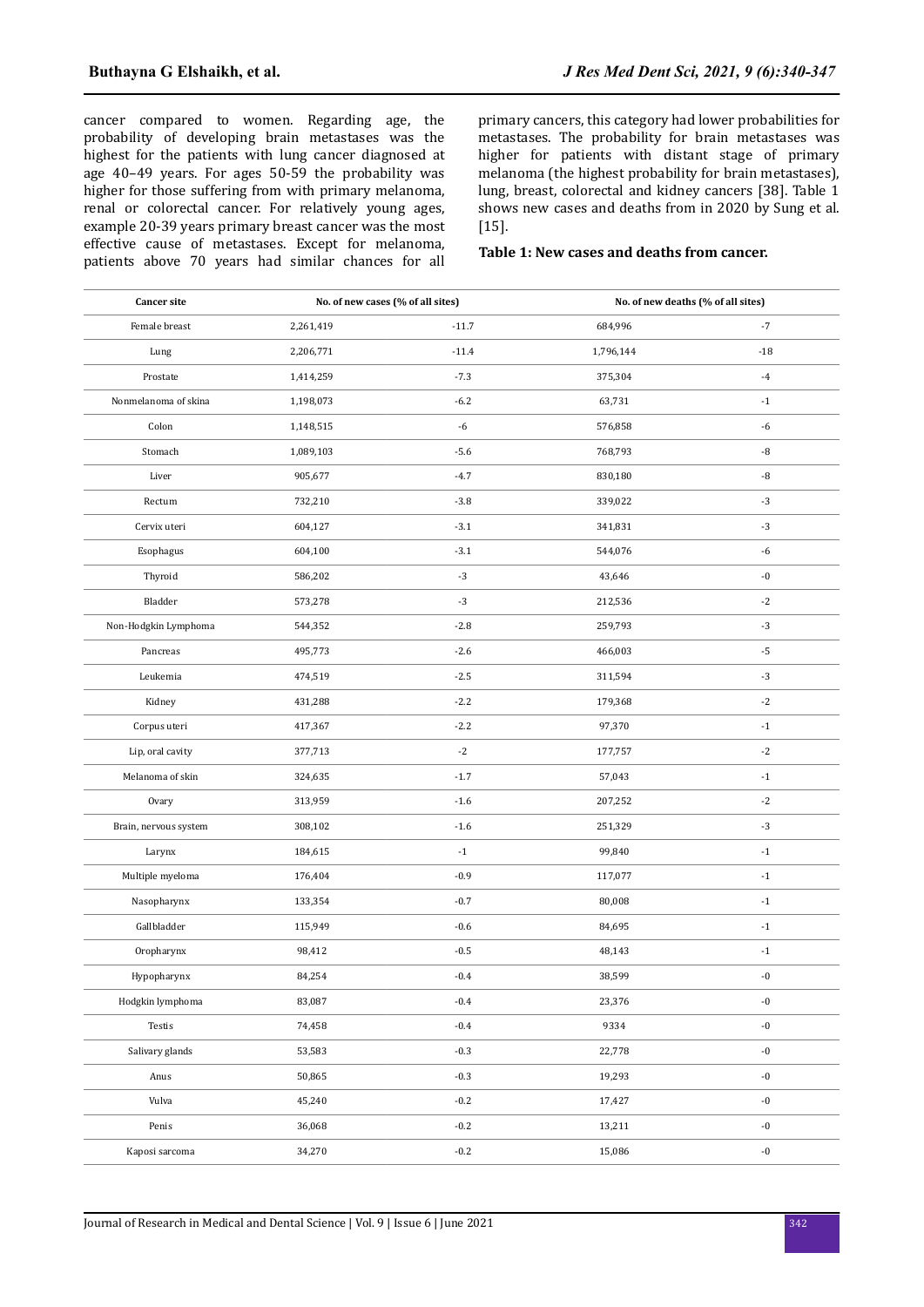| Mesothelioma                            | 30,870     | $-0.2$ | 26,278    | $-0$ |
|-----------------------------------------|------------|--------|-----------|------|
| Vagina                                  | 17,908     | $-0.1$ | 7995      | -0   |
| All sites excluding nonmelanoma<br>skin | 18,094,716 |        | 9,894,402 |      |
| All sites                               | 19,292,789 |        | 9,958,133 |      |

## **MATERIALS AND METHODS**

This article, written in English language is a retrospective study of the material regarding brain tumors available on PubMed, and other reputable journals as well as trusted websites.

It aims to educate researchers and public about the disease by presenting an explanation and a historical review on brain cancer including its nature, symptoms, global distribution, staging. It also includes the usual methods to diagnose the treat via surgical, thermal or radiation methods and means to treat it, whether systematic or palliative techniques. The prognosis is also presented in the article.

#### **Diagnosis of brain tumours**

Diagnosis of adult brain and spinal cord tumors are performed using one or more of the following procedures.

## **Physical exam and family history**

During physical exam the general signs of disease such as existence of lumps are investigated. The general habits such as smoking, exercise as well as family history of the patients are also registered.

#### **Neurological exam**

The brain, spinal cord, and nerve function are usually investigated through asking the patient some questions to check: a patient's neurocognitive capabilities, memory, expressions, coordination, simple calculations, vision (central and peripheral), audition, gait as well as muscular voluntary and involuntary refluxes work.

#### **Electrical activity tests**

The electrical activities are tested using Electroencephalography (EEG) and evoked potentials.

## **Tumor marker test**

A sample of blood, urine, or tissue is checked to measure the levels of substances that are linked to certain types of cancer.

#### **Gene test**

Cells or tissue taken from the tumor are analyzed in the laboratory for changes in genes or chromosomes, which may indicate unwanted growth. These changes may be a sign that a person has or is at risk of having a specific disease or condition.

## **Ultrasound**

Used to test for brain tumors in prenatal and postnatal conclusions, as well as cerebral arteries.

## **X-ray**

Use electromagnetic radiation to image the skull and the bones that comprise it to detect tumors within the brain or the nasal sinuses. Xray imaging include.

Conventional non-invasive techniques as well as cerebral arteriograms or angiograms using a contrast medium injected into the veins of the patient.

Conventional Invasive X-Ray Methods include:

Pneumoencephalography here, lumbar or suboccipital approach is utilized to ingrain air into the cerebral ventricles and the subarachnoid spaces and then trace it using sophisticated x-ray procedure

Ventriculography through a trepanation opening, air is brought into every sidelong brain ventricle following collection of CSFs.

Both pneumoencephalography and ventriculography are no longer used and are replaced by newer neuroimaging examinations which are less invasive and more advanced.

Myelography: using a dye injected in the cerebrospinal fluid and traced with x-ray (myelogram) to check if there is spread in other parts of the brain or the spinal cord.

## **Computed tomography (CT)**

Brain tumor detection and characterization rely on standard imaging with CT and magnetic resonance imaging (MRI).

A CT scan is a computerized three-dimensional x-ray that can reveal the internal tissue and organs with high precision; for example, soft tissue, bone, and blood vessels. Any abnormalities e.g. changes of the skull bones. Leakage of fluids like blood or enlargement of brain ventricles or tumors are easily detected.

## **Magnetic resonance imaging (MRI)**

Usually incorporated T1-weighted imaging: Spin echo, turbo spin echo gradient echo, dynamic reviews and 3D echo, or T2-weighted imaging: Dark-fluid, proton thickness and fluid-attenuated reversal recovery and other techniques

MRI can be used in other forms.

MRI spectroscopy to measure the level of metabolites in the body.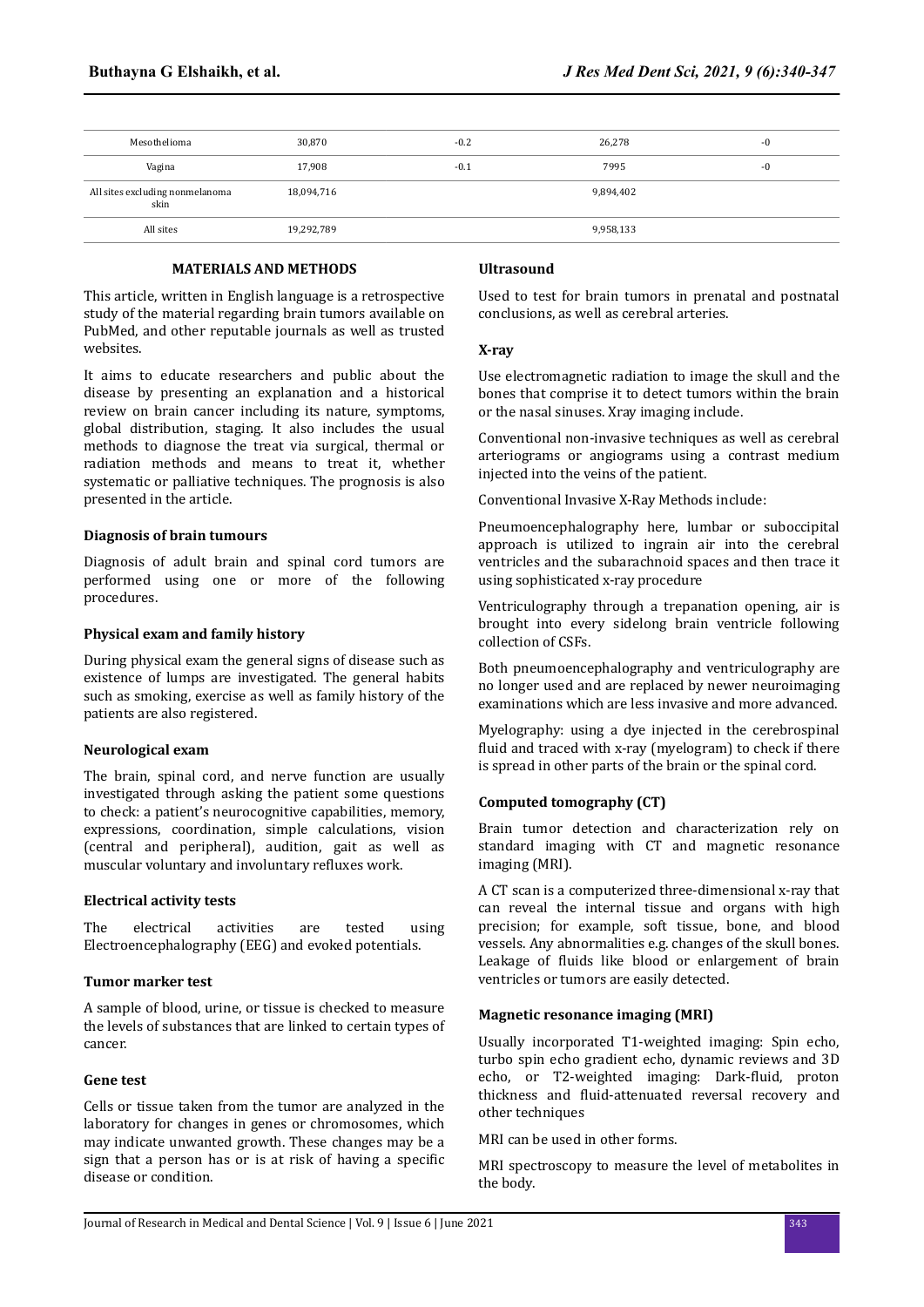Perfusion MRI to detect blood flow

Functional MRI (fMRI) to study the use of oxygen and blood flow during physical activity. fMRI can help plan for surgery by identifying the motor, sensory, visual and language centers of the brain [16].

CT scans are preferred for patients with pacemakers or metal implants who cannot undergo an MRI examination. It less time consuming than MRI and more effective in defining calcifications or abnormalities in the skull. MRI on the other hand, are more delicate and hence effective for soft tissue investigations. Figure 3 showsNormalized (MRI) images for different types of tumors in different planes [17].



**Figure 3: Normalized (MRI) images for different types of tumours in different planes.**

## **Nuclear imaging**

A non-invasive imaging technique that produces images of the distribution of radionuclide in patients, usually using a radiopharmaceutical that is specific for the diagnostic purpose, and a gamma camera. The most famous nuclear medicine techniques used foe detection of brain tumor are: Positron emission tomography (PET) and single photon emission computed tomography scan (SPECT). These techniques provide functional diagnosis of the diseases. To produce more accurate detections PET and SPECT are usually combined with CT scanning.

#### **Positron emission tomography (PET)**

Due to the high metabolic activity and thus sugar intake, a famous nuclear medicine test uses radiotracer with a glucose compound (18F-fluorodeoxyglucose, FDG) injected into the patient's veins. This radiotracer eventually emits a positron which annihilate when it comes in contact with an electron producing produce two photons in opposite directions at a time. A special coincidence detection circuitry (dedicated gamma camera) is used to detect two photons simultaneously. Active cells absorb more of this tracer and thus more photons are produce at the tumour sites, showing more brightness. This allows detecting the position, size and activity of the tumour. PET scans also distinguish primary

from metastatic tumours. Treglia et al. [16] conducted an evidence-based data met analysis for the different radiotracers used in the detection of brain tumour using PET scans including 18F-FDG, 11C-methionine, 18F-FET, 18F-FDOPA, 18F-FLT, and 11C-choline. Studies showed that the different tracers provided good diagnostic performance in detecting brain tumours, with the highest performance showed by radio-labelled amino acid tracers example methyl-[11C]-L-methionine ([11C]MET) [16]. Multiple PET scanners were successfully used to identify and classify gliomas with high precisions [18].

## **Single photon emission computed tomography (SPECT)**

Use radiotracers that generate a single photon or gamma decay which are captured by a dedicated camera to produce a 3-D image of the organ (e.g. brain) identifying normal and abnormal tissue (e.g. tumour) The highly energetic meta-stable isomer of technetium is commonly used. is converted to the stable by emitting a gamma photon. Similar to other nuclear medicine tests including PET scans, a gamma camera then rotates about the patient and acquires projections at different angles. They are used to differentiate post-therapeutic changes from tumour recurrence or metastases or potential nonneoplastic mimics. SPECT involves attaching the technetium isomer to a protein found in body: Annexin-V to the phospholipid bilayer. This isomer cannot penetrate the outer layer of healthy cells. This way technetium can be detected in malignant cells that are undergoing apoptosis [19].

Biopsy involves removal of some tissue from the tumour site using a fine needle for morphological and pathological test. It usually follows imaging, upon detection of a tumour. Imaging guidance usually assists in determining the details of the tumour. It allows staging and aggressiveness of the tumor by visualizing its characteristics. Nevertheless, biopsy may pose high risks such as infections due to its invasive nature [4].

## **Biopsy can be categorized as**

Open biopsy: Involves surgical removal of a sample of the brain tissue for investigation. This can be followed by removal of the tumour if it was found to be malignant. Performed when imaging tests show that there may be a tumour that can be removed by surgery.

#### **Lumbar puncture**

Involves collecting a sample of the CSF to test for signs of malignancy.

## **Stereotactic biopsy**

Performed when images show a deep-seated tumour that is hard to reach with the normal processes. It is usually an image-guided procedure.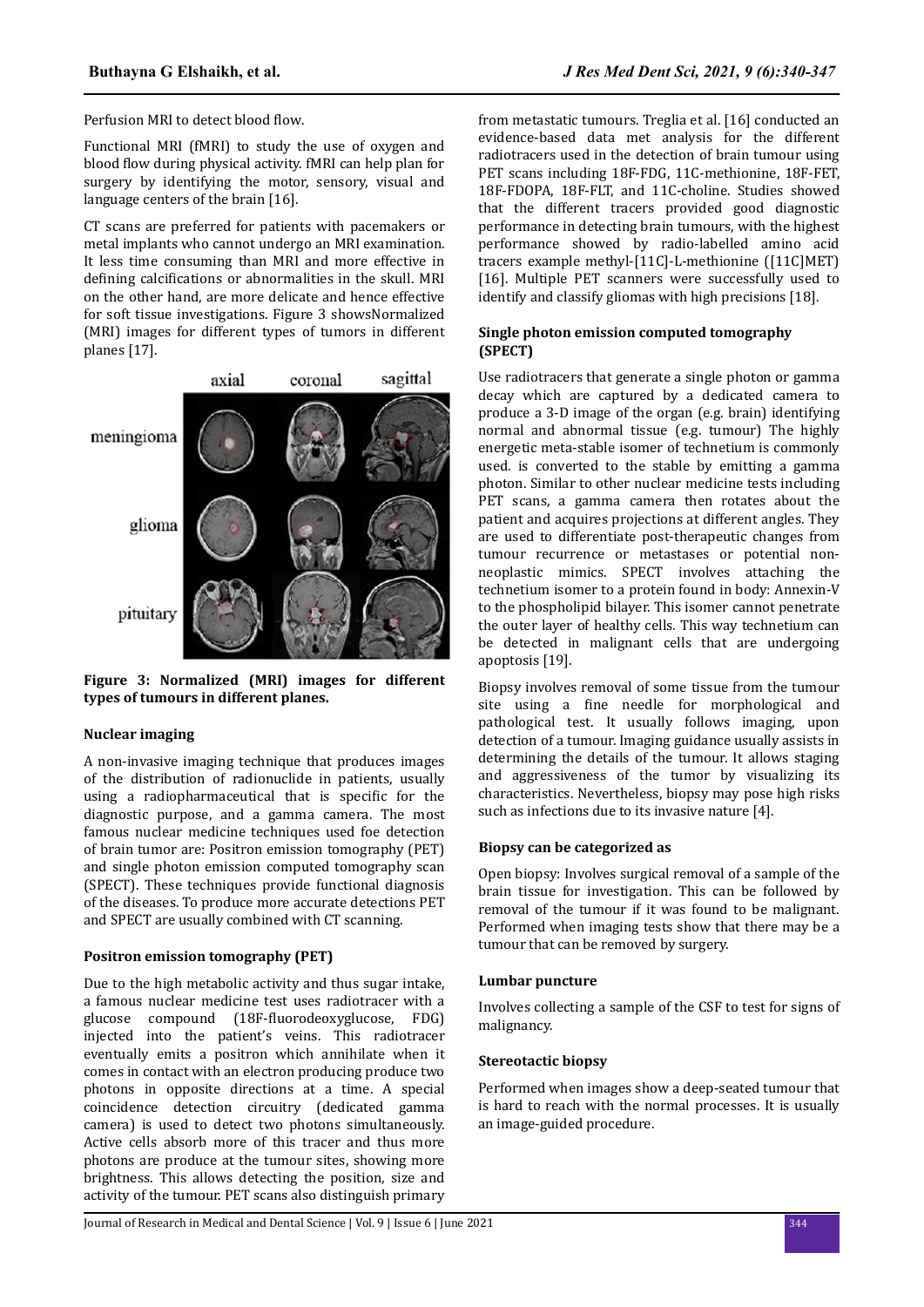## **The tests involved include**

| Microscopy,           | cytogenic | analysis | and |
|-----------------------|-----------|----------|-----|
| Immunohistochemistry. |           |          |     |

## **Treatment methods of brain tumours**

The recommendations for treatment of brain tumours rely on several factors such as:

- The type (malignant or benign; primary or secondary, local or metastatic etc.).
- Size, proximity and effect e.g. putting pressure on vital parts of the brain.
- The grade or stage of the tumour.
- The possible side effects of the treatment.
- The general health and preferences of the patient, some patients refuse some therapies for example chemotherapy.

## **Treatment options include**

## **Active surveillance**

This refers to closely watching the condition of patients with asymptomatic, slow growing tumours without medical interference. The patient is monitored on a regular basis to avoid worsening of conditions that may lead to aggressive treatments which in turn may result in serious side-effects [20].

#### **Surgery**

The whole tumour or part of it in addition to some surrounding tissues is removed for diagnostic and therapeutic purposes as mentioned above. This may reduce the pressure of the tumour on nearby parts of the brain and hence improve neurological symptoms. Surgery may be the only treatment needed if the tumour is low-grade and localized. The main drawback of surgery is that it may miss tumours that are too small to be seen, which may lead to recurrence of the disease.

#### **Radiation therapy**

Uses megavoltage x-rays or charged particles for example electrons to kill or sterilize the tumour cells [21,22].

The most common type of radiotherapy modalities used for brain tumours are:

## **External-beam radiation therapy which consists**

Conventional radiation therapy: The patient undergoes imaging using a simulator for example to locate the tumor: position, size and organs at risk, then the whole brain is irradiated following a treatment plan designed by an oncology team (medical physicist, dosimeters and oncologist).

3-D conformal radiation therapy: A more precise 3-D plan is referred to as 3-dimensional conformal radiation therapy. It applies more than one thin beam from of different intensities irradiated from different angles and

orientations to focus the radiation beam on the tumour and preserve the healthy near-by organs [6].

## **Intensity modulated radiation therapy (IMRT)**

IMRT techniques uses inverse planning methods together with biological complication models for organs at risk. Beam intensities are modelled using a computeroptimized planning to obtain highly conformal dose delivery. By replacing conformal beams with smaller beams of irregular fluence using maps obtained through optimization processes complex dose distributions with high precisions are achieved [23,24].

## **Proton therapy**

Relatively heavy positively charged protons are used due to their high relative biological effectiveness which allows destroving the tumour cells more efficiently while resulting in minimal damage to neighbouring healthy organs. This modality is useful for tumours that are at proximity to bones, example brain tumours close to the base of the skull or near the optic nerves [25].

#### **Stereotactic radiosurgery**

This is a non-invasive form of surgery that applies a single large dose of radiation aimed directly at the tumour. This prevents unnecessary irradiation of healthy tissue [26]. It is quite effective in many metastatic tumours but more effective in localized benign tumours. It is performed using different types of machines including: a modified linear accelerator, a gamma knife, a cyber or robotic knife.

Fractionated stereotactic radiation therapy: which is divided into small daily doses or fractions, given over several days or weeks, is commonly used for tumours located close to sensitive structures, such as the optic nerves or brain stem [27].

#### **Alternating electric field therapy**

A non-invasive modality that is performed using electric fields produced by electrodes at the head. It is very effective in treatment of newly diagnosed or recurrent glioblastoma. The survival rate is longer and the side effects are fewer than chemotherapy for this disease.

### **LASER interstitial thermal therapy (LITT)**

This is a minimally invasive cytoreductive treatment that uses real-time MR-thermography guidance and applies LASER to cause hyperthermia or thermo-necrosis on the tumour [28-30].

## **Medicinal treatment**

As mentioned in part 1symptoms of brains tumour can be severe and seriously affect the quality of lives of the patients and their families. Certain medications are used to manage the symptoms. They can also be used to provide supportive care to improve the quality of lives; for example, controlling seizures and fluid buildup or any other swelling in the brain. These medicines include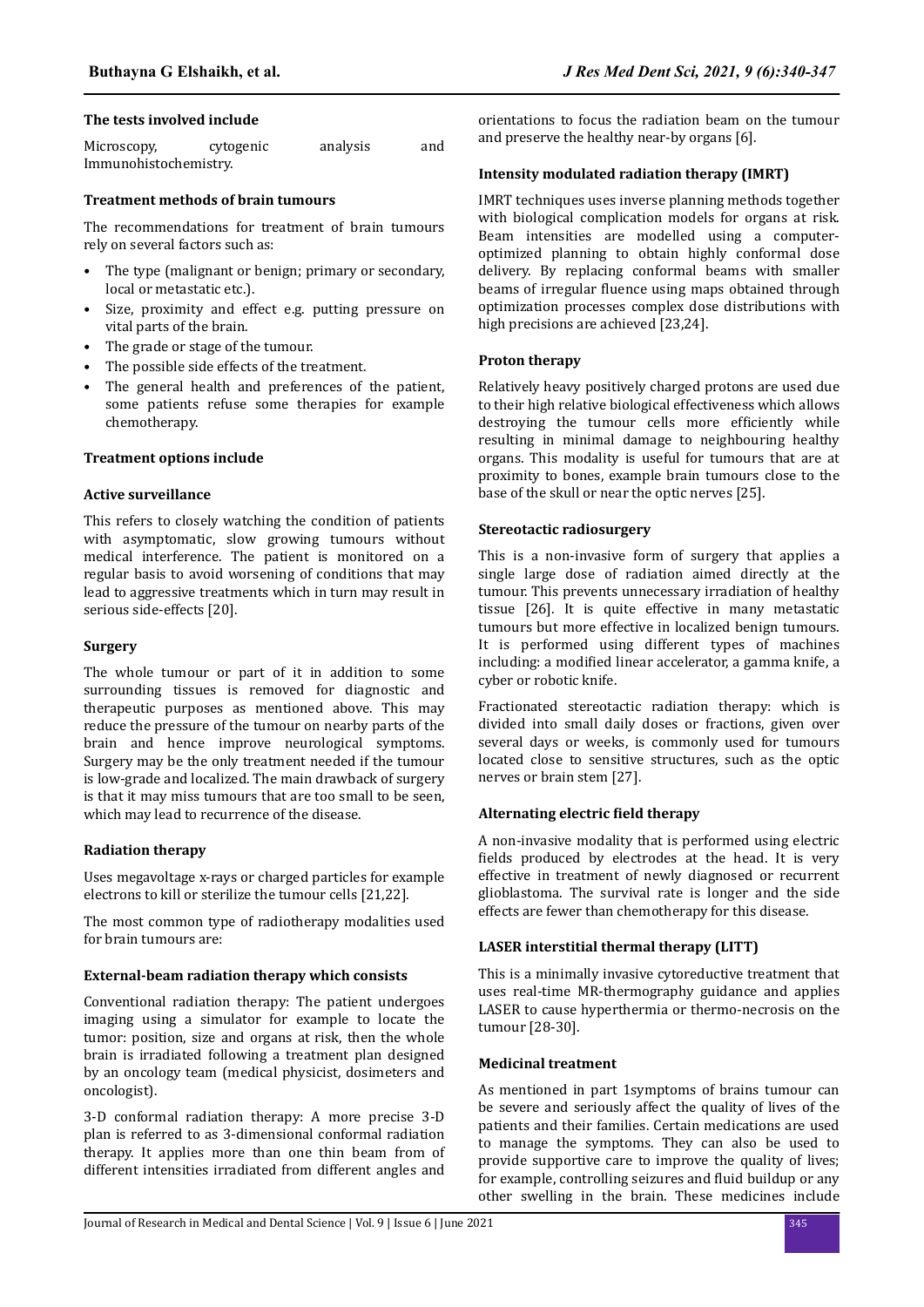Dexamethasone, a corticosteroid that helps reducing the swelling and hence the pressure and pain. Other medicines include anti-seizure medications. Medicinal treatment may also be used to destroy tumour cells; known as systemic therapy [31,32].

An example of systemic therapies is Chemotherapy. Here, one or more drugs; preferably those that can pass the blood-brain barriers (the physical and chemical barrier that actively regulates tracking blood-borne molecules, pathogens, and immune cells into the brain) easily are delivered to the patients orally or intramuscularly or intravenously to kill tumor cells or sterilize or slow down the growth of the tumour [33,34].

## **Targeted therapy**

This treatment modality targets the tumour's specific genes, proteins, or the tissue environment that enhance the growth and spread of brain tumour cells without harming the healthy tissue [35].

The most famous targeted therapies for brain tumours include anti-angiogenesis therapy using for example, Bevacizumab which works on starvation of the tumour [36]. Other targeted therapies as Larotrectinib work on genetic change (NTRK fusion) found in brain and other tumors. This type is specifically useful for metastatic brain tumours and other tumours that are difficult to remove surgically. Monoclonal antibody therapy on the other hand are antibodies that can identify substances that enhance tumour growth (for example the protein called vascular endothelial growth factor (VEGF) that helps creation of new blood vessels needed by the tumours to grow) , attach to them and eventually kill them or stop their growth and spreading. Bevacizumab is a targeted therapy used in the treatment of recurrent glioblastoma. Other new forms of targeted therapies such as VEGF and tyrosine kinase inhibitors are being investigated.

## **Immunotherapy**

Immunotherapy also known as biotherapy or biologic therapy uses the body's immune system to fight cancer by boosting or restoring the body's natural defenses against the disease. Examples include gene and dendritic cell vaccine therapies [37].

## **Hybrid therapies (A combination of two or more therapies)**

Sometimes more than one modality or regimen is needed to cure brain tumours or eliminate or reduce the sideeffects. For example, radiation therapy and chemotherapy are used post-surgery if visible tumours remain or are suspected. Examples include Gliadel wafers used to deliver carmustine drug are placed in the area of the removed tumour. Radiation therapy and chemotherapy such as temozolomide are used to treat patients with glioblastoma and high-grade glioma [38].

A combination of 3 drugs: lomustine, procarbazine and vincristine are also used along with radiation therapy for treating patients with grade III oligodendroglia.

Surgery with electrical simulation is used when surgery is not quite convenient due to the proximity of the tumour to a delicate part of the brain or spinal cord. Sometimes, the patient is awakened once the surface of the brain is surgically exposed, then electrical stimulation techniques are used. This allows surgeons to remove the tumour without causing damage to the delicate part, for example the speech centre [39].

## **CONCLUSION**

This study equips readers with specific but in-depth information about brain tumor; nature, causes, symptoms and prevalence. It also provides knowledge about the different diagnostic and therapeutic facilities that are useful for brain tumours. It also guides researchers to different original and review articles that are found in the internet, which can save their precious time.

#### **REFERENCES**

- 1. Benson CC, Deepa V, Lajish VL, et al. Brain tumor segmentation from MR brain images using improved fuzzy c-means clustering and watershed algorithm. In 2016 International Conference on Advances in Computing, Communications and Informatics (ICACCI) 2016.
- 2. Tortora GJ, Derrickson BH. Principles of anatomy and physiology. John Wiley & Sons; 2018.
- 3. Gumaste PP, Bairagi VK. A hybrid method for brain tumor detection using advanced textural feature extraction. Biomedical and Pharmacology Journal. 2020 Mar 28;13(1):145-57.
- 4. Tandel GS, Balestrieri A, Jujaray T, et al. Multiclass magnetic resonance imaging brain tumor classification using artificial intelligence paradigm. Computers Biol Med 2020; 122:103804.
- 5. Chen R, Smith-Cohn M, Cohen AL, et al. Glioma subclassifications and their clinical significance. Neurotherapeutics 2017; 14:284-97.
- 6. Gupta A, Dwivedi T, A simplified overview of World Health Organization classification update of central nervous system tumors 2016. J Neurosci Rural Practice 2017; 8:629.
- 7. Louis DN, Perry A, Reifenberger G, et al. The 2016 World Health Organization classification of tumors of the central nervous system: A summary. Acta Neuropathol 2016; 131:803-20.
- 8. https://radiopaedia.org/cases/meningioma-35? lang=gb
- 9. https://radiopaedia.org/cases/glioblastoma-nosbutterfly-morphology?lang=gb
- 10. https://radiopaedia.org/cases/anaplasticastrocytoma-who-grade-iii?lang=gb
- 11. https://radiopaedia.org/cases/oligodendrogliomaidh-mt-1p19q-codeleted?lang=gb